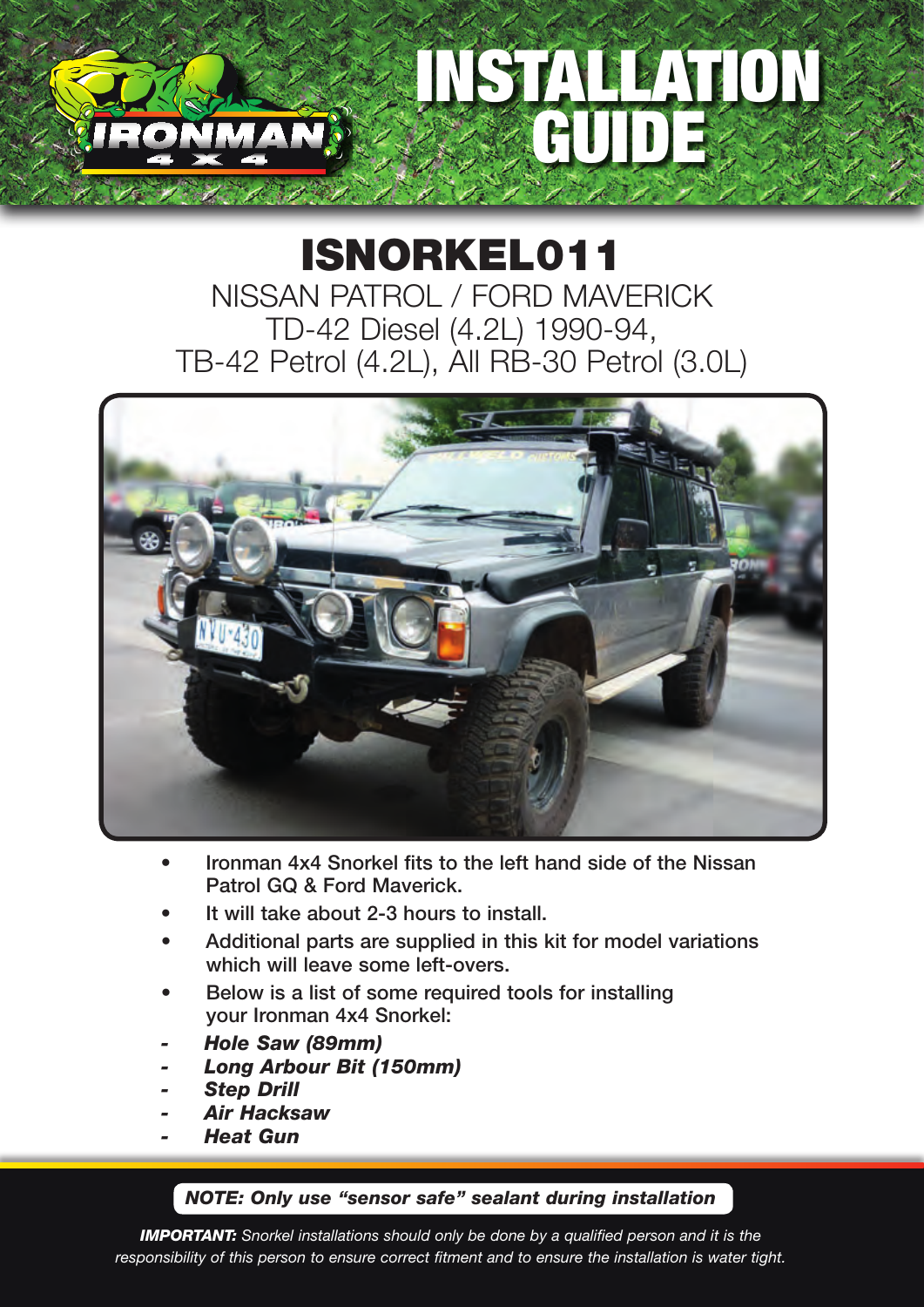- 1. Before installation check snorkel application is compatible with your vehicle.
- 2. Remove left hand front mudguard liner, flare (If fitted), badge from left hand front mudguard, precleaner assembly and air intake duct to cleaner.

NOTE: On later model vehicles an air deflector is fitted over the air inlet hole in inner guard. This will need to be removed by drilling out four spot welds and levering away from inner guard.

3. Apply masking tape to left hand front mudguard and windscreen pillar.

4 Tape template to mudguard making sure it is lined up with top of mudguard (bonnet opening) and rear of mudguard (door opening).

5. Using a felt tipped pen, mark all holes through template onto mudguard. Remove template.







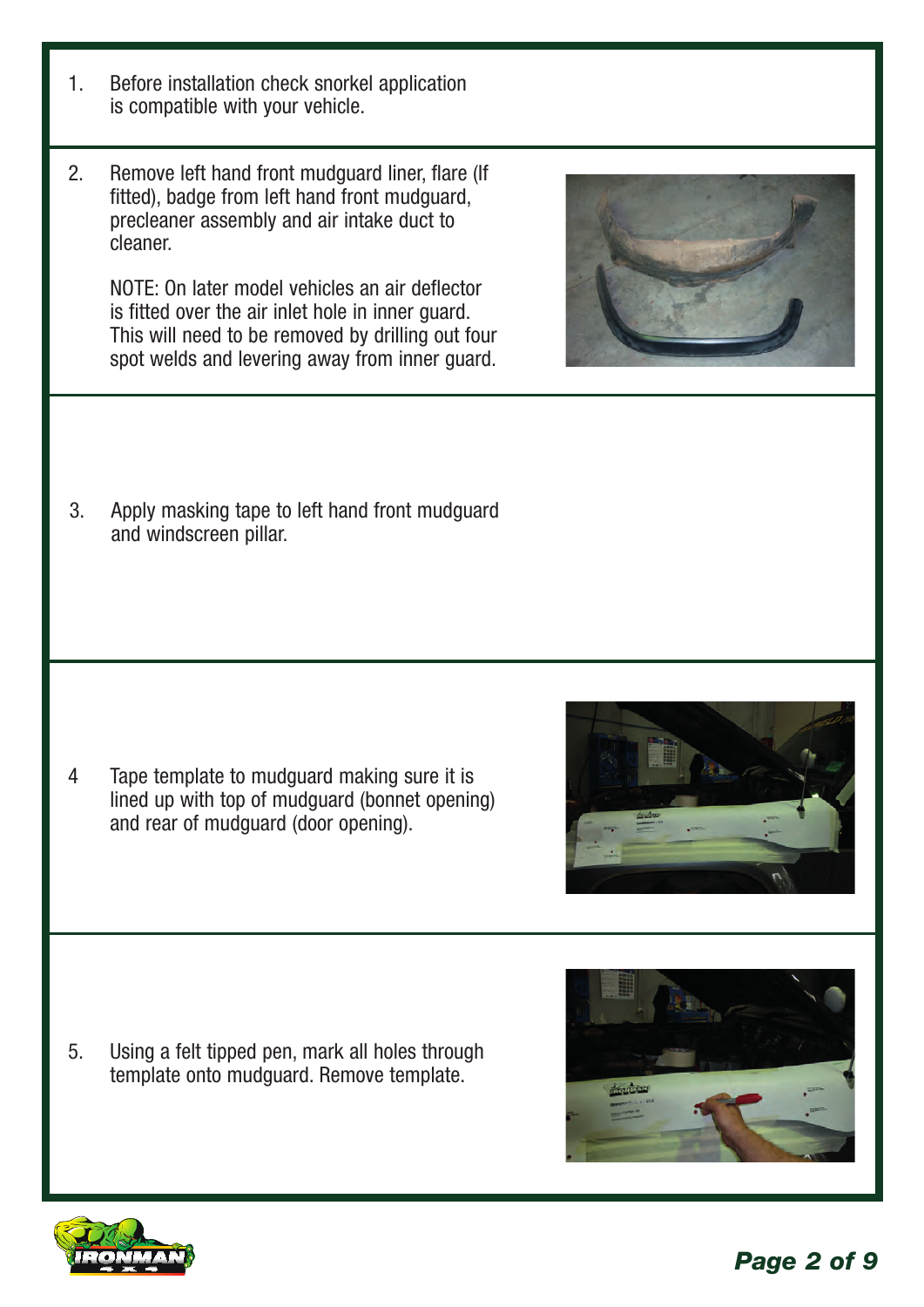6. Using an 89mm hole saw cut hole for snorkel outlet and using an air hacksaw elongate lower section of hole as indicated on template.

NOTE: A 150mm Arbour Bit is required for this step.





7. Drill all mounting holes to 16mm.

- 8. De-burr and rust-proof all holes (this applies to all holes drilled after this step).
- 9. Using thread-lock screw all studs into snorkel body and attached pillar mounting bracket to snorkel using M6 bolts provided.
- 10. Hold snorkel body in position on mudguard and mark position of holes in bracket on pillar and remove snorkel.



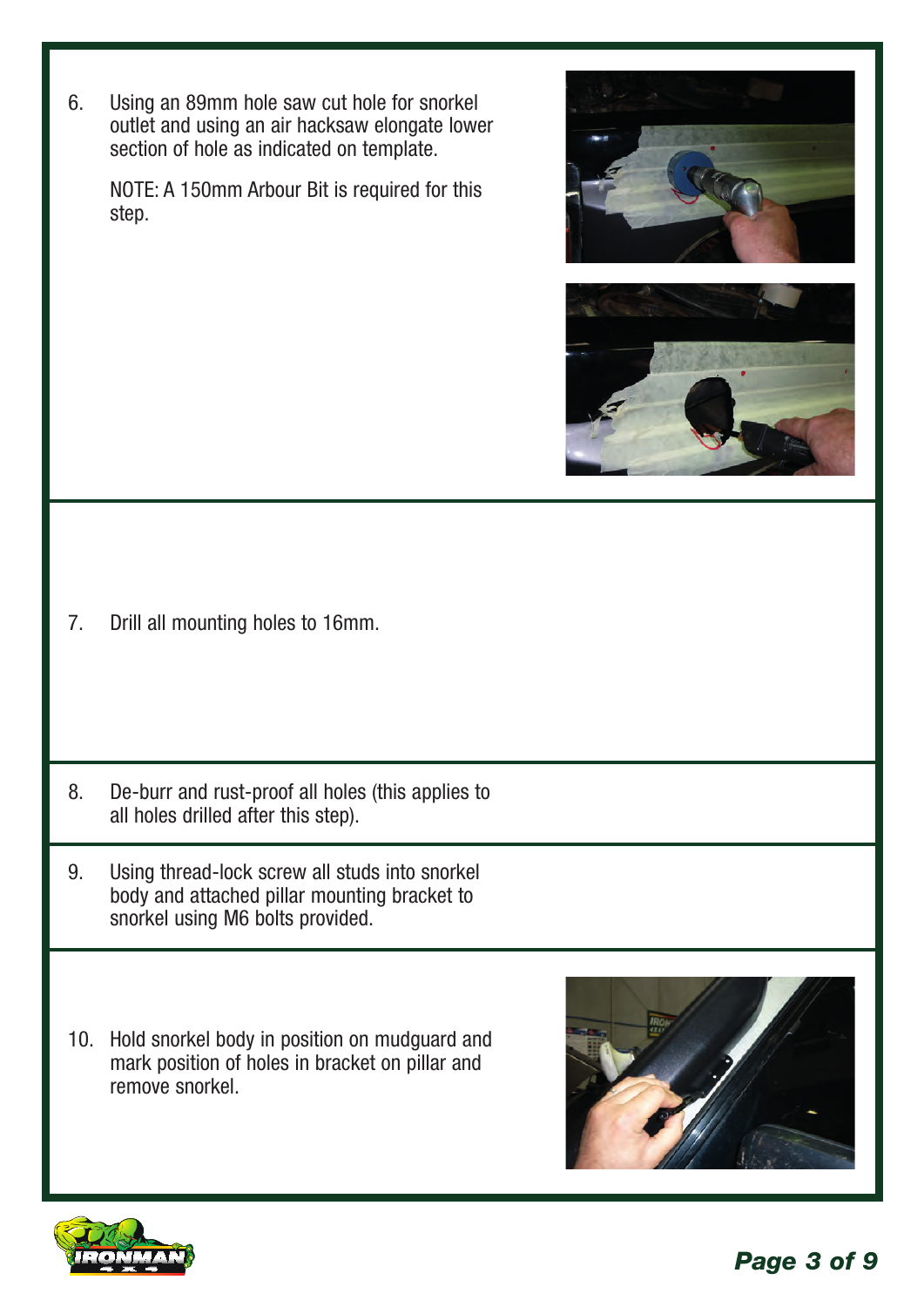11. Drill pillar mounting holes to 7.5mm. Apply silicone sealant to holes and insert mounting plugs.

#### Vertical PreCleaner

12. Turn precleaner upside down and enlarge three mounting holes to 13mm. Using silicone sealant seal plastic air outlet to the base of air cleaner housing.

13. Install aluminium adaptor through air intake hole in inner guard and secure in place with 6mm bolts supplied.

14. Slide rubber joiner over snout of aluminium adaptor with hose clamps, but DOT NOT tighten.







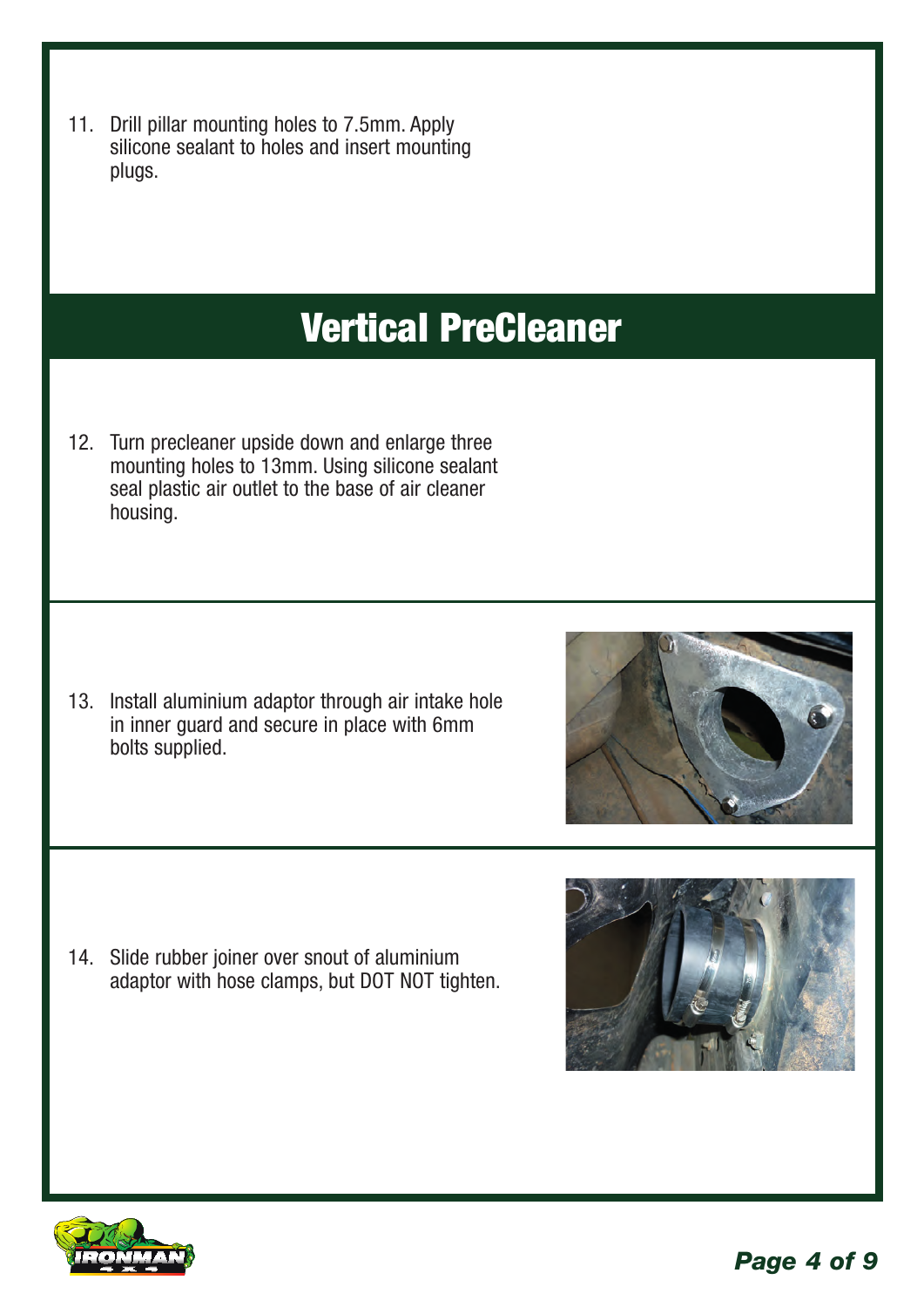- 15. Fit snorkel body to mudguard and secure in place using M8 Nyloc Nuts and Body washers making sure snorkel outlet engages with rubber joiner. Then secure to pillar bracket using self tapping screws.
- 16. Centralise rubber joiner and tighten hose clamps.

### TD-42 With Vertical PreCleaner

17. Apply foam tape to outside of square air intake for air cleaner and refit factory air intake duct to air cleaner. Secure with factory bolt.

18. Apply a liberal bead of silicone sealant to flange on precleaner air intake and refit precleaner making sure that the flange is sealed the against aluminium adaptor and secure with original hardware.



#### TB-42 & RB-30 Carburettor

19. Remove plastic clip from inner guard flange on factory air duct. Hold flange against flat face of aluminium adaptor, two mounting holes will line up but the third will need to be marked and drilled to 8mm,

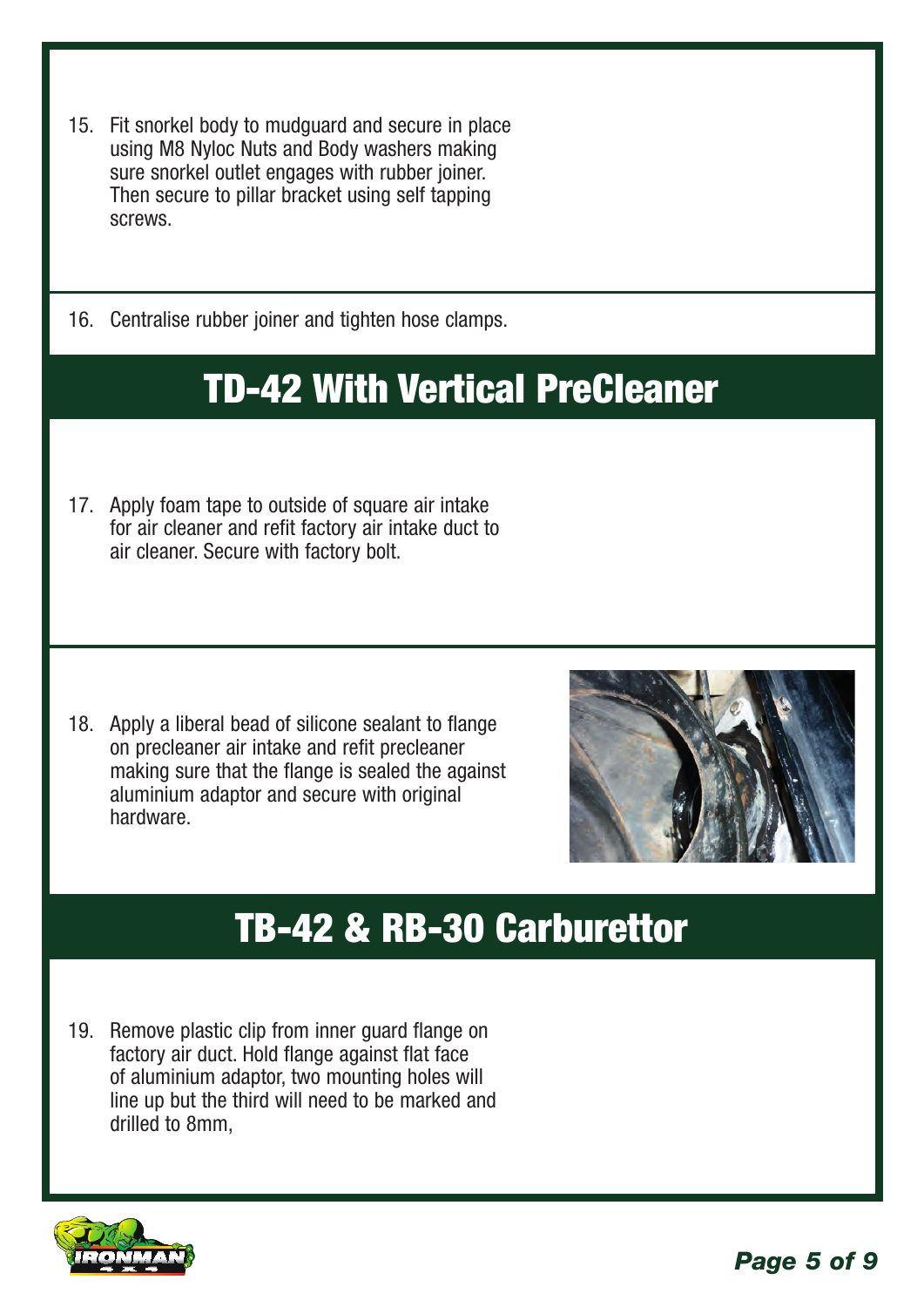20. Apply silicone sealant to face of aluminium adaptor. Place aluminium adaptor in position through adaptor hole in inner guard. Secure air duct flange through aluminium adaptor inner guard using factory bolt holes.

21. Reconnect ducting in engine bay, sealing each joint with silicone sealant. Fit hose clamps where require.

22. Vacuum hose for heat riser butterfly will need to be blocked off. And butterfly assembly will need to be sealed with silicone to prevent water entry.

23. Slide rubber joiner over snout of aluminium adaptor with hose clamps, but DOT NOT tighten.



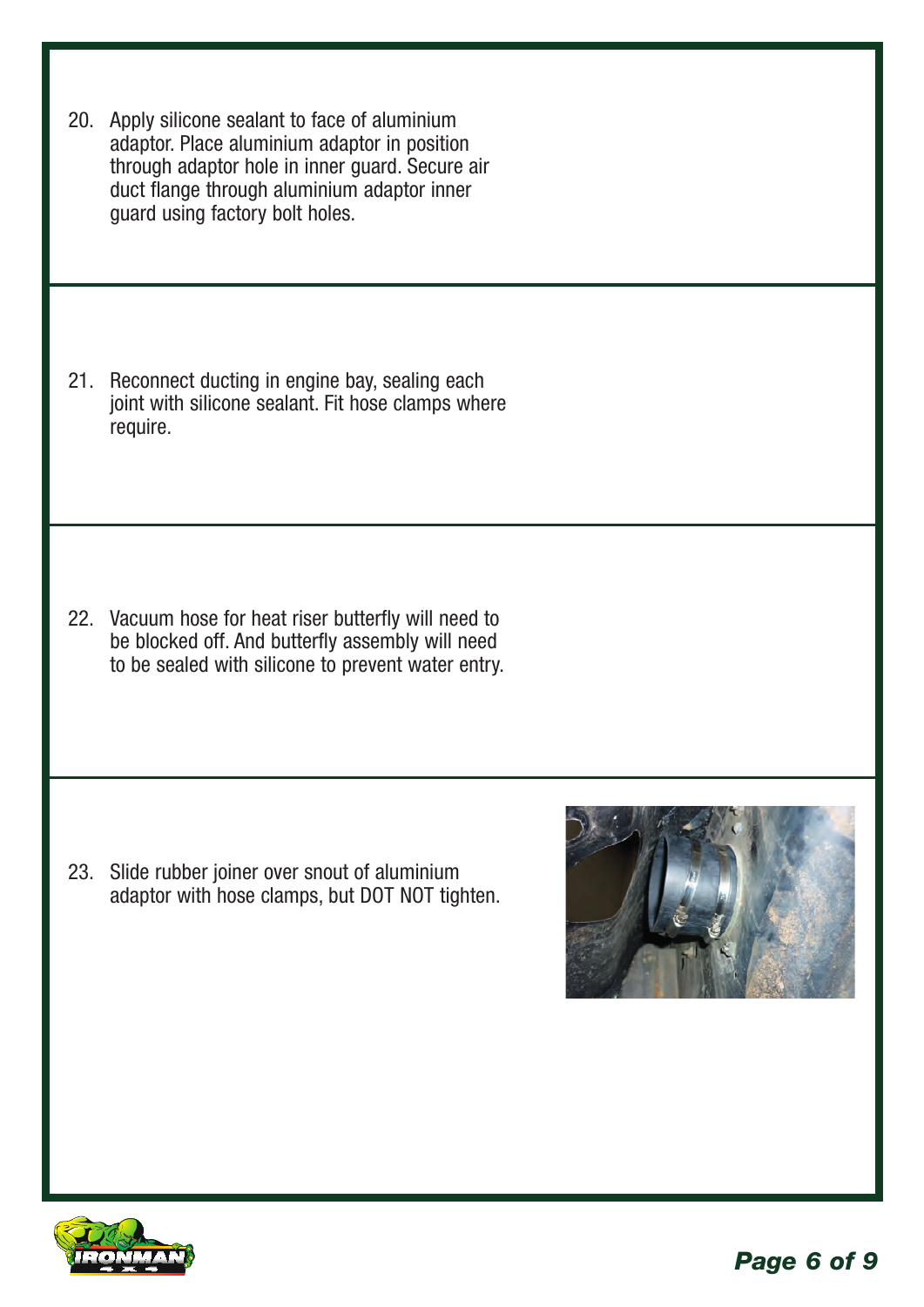24. Fit snorkel body to mudguard and secure in place using M8 Nyloc Nuts and body washers making sure snorkel outlet engages with rubber joiner. Then secure to pillar using self tapping screws.

#### TB-42 Fuel Injected

- 25. Remove plastic clip from inner guard flange on factory air duct. Hold flange against flat face of aluminium adaptor, two mounting holes will line up but the third will need to be marked and drilled to 8mm.
- 26. Apply silicone sealant to face of aluminium adaptor. Place aluminium adaptor in position through adapter hole in inner guard. Secure air duct flange through aluminium adaptor inner guard using factory bolt holes.

27. Reconnect ducting in engine bay, sealing each joint with silicone sealant. Fit hose clamps where require.

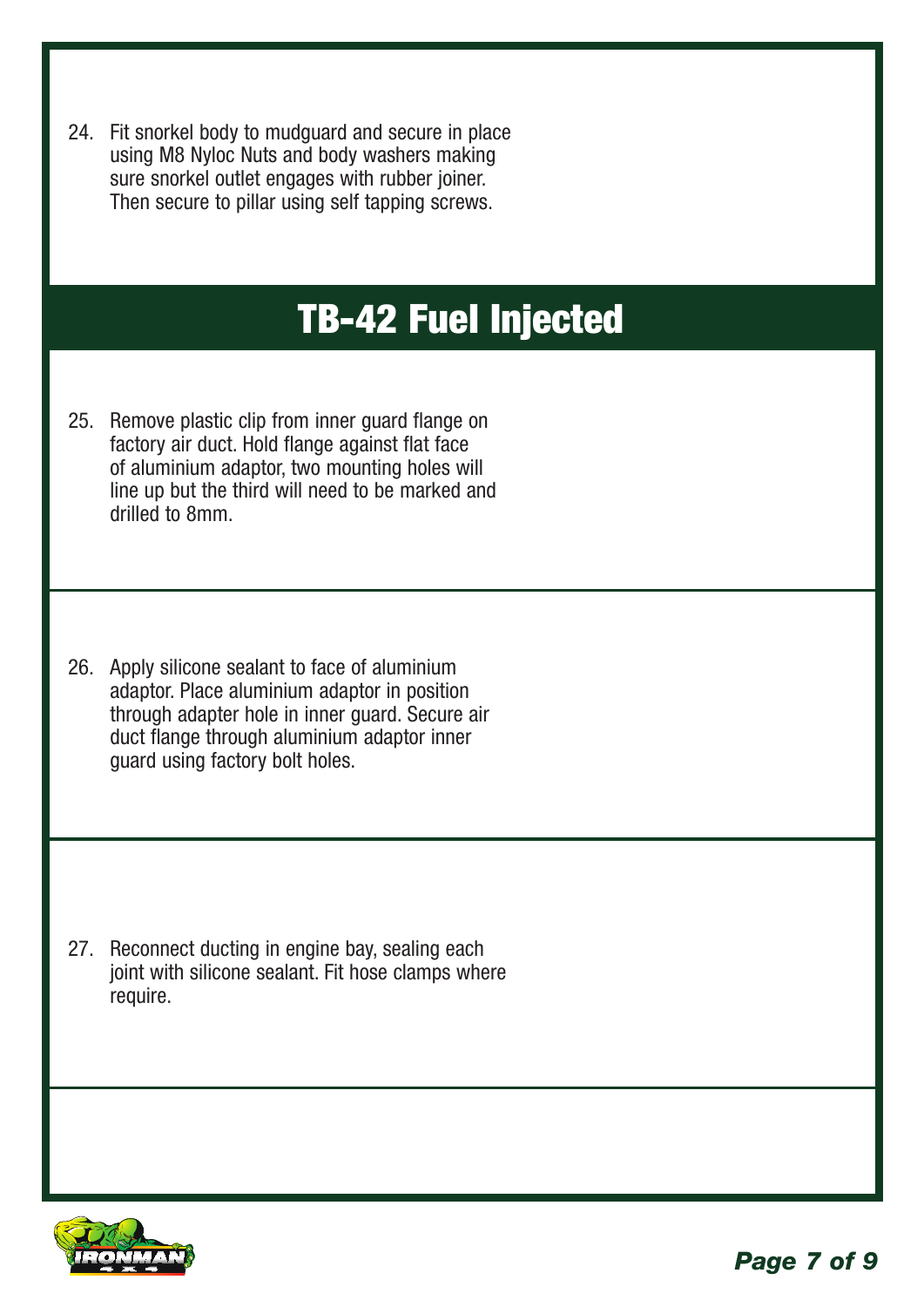#### Horizontal PreCleaner

28. Fit snorkel body to mudguard and secure in place using M8 Nyloc Nuts and body washers making sure snorkel outlet engages with rubber joiner. Then secure to pillar using self tapping screws.

- 29. Attach convoluted rubber hose through inner guard to snorkel outlet and secure with hose clamp supplied.
- 30. Remove plastic duct from air cleaner and apply foam tape to outside of square air intake for air cleaner and refit air intake duct. Then secure with factory bolt.

Using convoluted rubber hose as a guide cut factory duct to length and join together securely with hose clamp.

## All Models

- 31. Refit mudguard liner and flare.
- 32. Check all hose connections for potential leaks and seal as required.